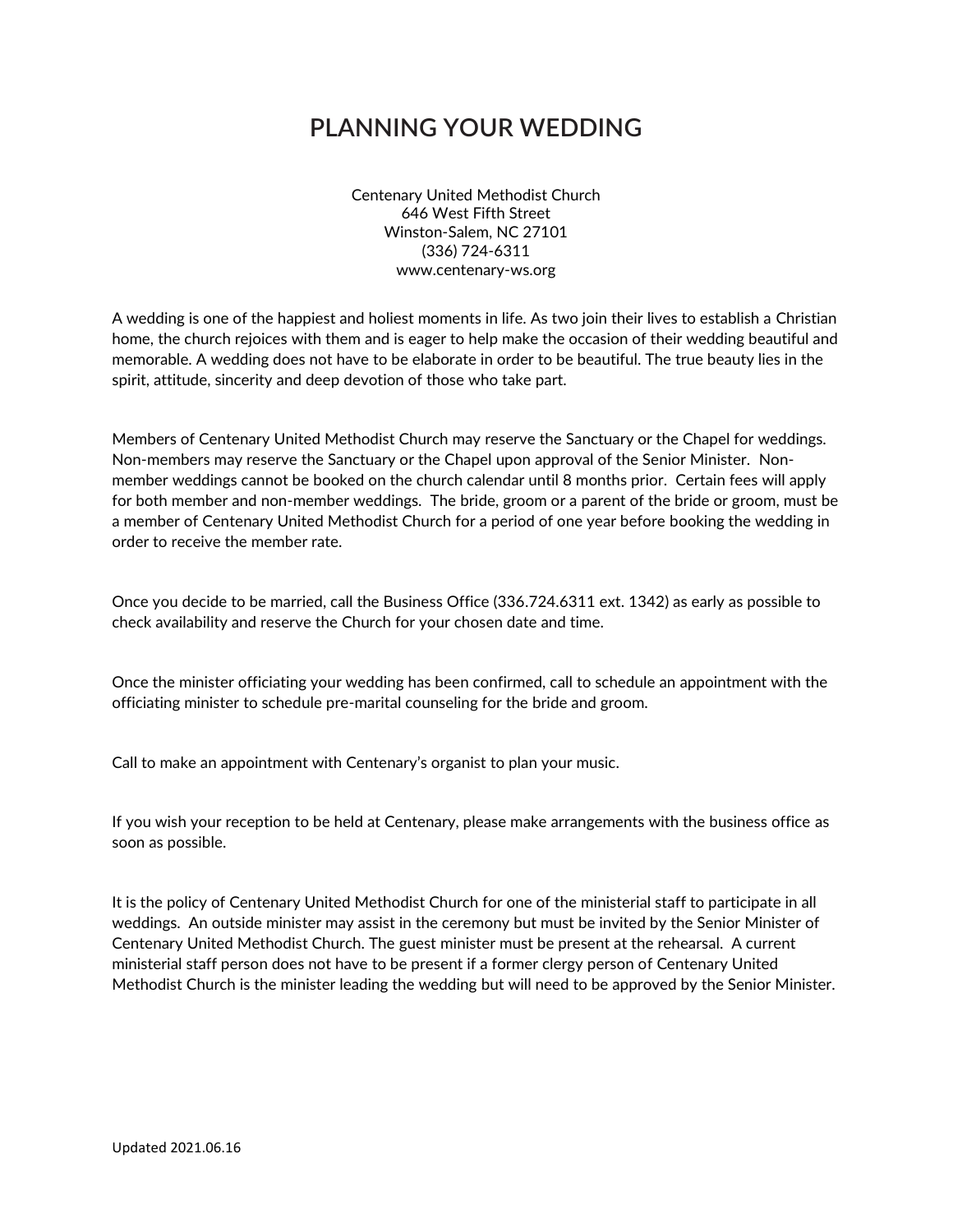## **BACKUP VENUE**

Only members of Centenary United Methodist Church can reserve the church as a backup venue, and a current ministerial staff person must be involved with the wedding from the beginning. You **must** notify the ministerial staff person **by 3:00 pm Tuesday** before the wedding whether or not you plan to use the church as the venue. All back up venue fees are non-refundable. For information on backup venue fees, please see the Backup Venue Wedding Fee schedule.

## **WEDDING COMMITTEE**

If you are a member of Centenary, two members of our Wedding Committee will be assigned to direct your wedding. The bride will be contacted by one of the directors four to six (4-6) weeks before the wedding to discuss details and the execution of the wedding service. Your wedding directors will be present at both the rehearsal and the wedding ceremony to direct, instruct, and assist you and the members of the wedding party.

If you are a non-member who has received approval from the Senior Minister to be married at the church, two members of our Wedding Committee will direct, instruct and assist you and the members of the wedding party during the rehearsal and the wedding.

If you have obtained the professional services of a wedding planner to assist you, please understand while in Centenary's facilities they will work under the guidelines of this booklet and the guidance of the Centenary wedding director or staff person.

## **ORDER FOR THE SERVICE**

"The Order for the Service of Marriage" of The United Methodist Church shall be the order for all weddings performed at Centenary United Methodist Church. After consulting with Centenary's officiating minister, some variation in wording and additions of scripture and music may be allowed.

\*See sample at end of booklet.

### **MUSIC**

Since your wedding is a sacred service performed in the church by a minister, only music of a sacred character may be used. The organist can assist you in choosing appropriate musical selections.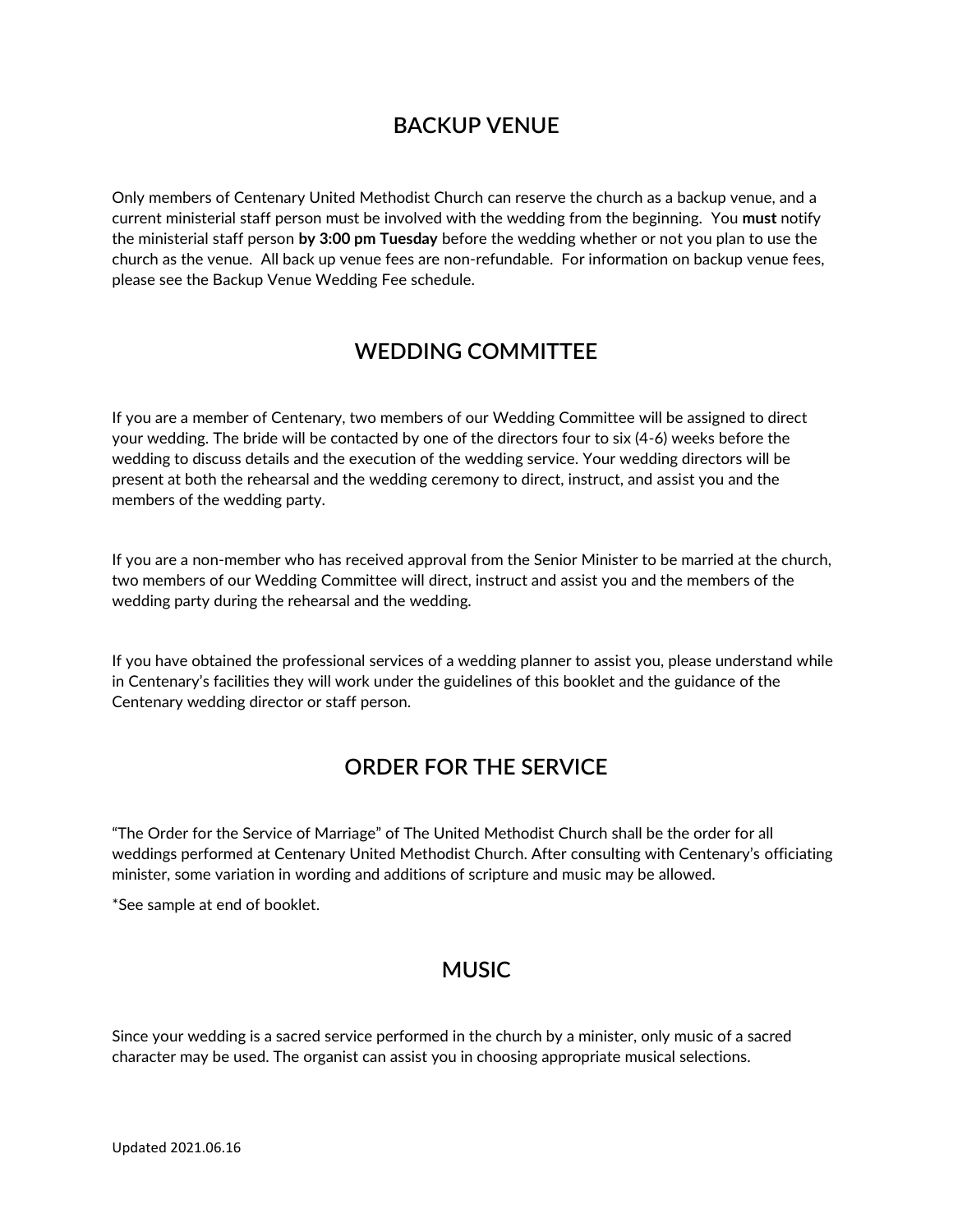It is the policy of this church that the regular staff organist shall play for all weddings. If another organist, or other musicians, are desired, approval must first be granted by the Director of Music Ministries.

## **CENTENARY FACILITIES**

Sanctuary: Seating capacity: 1,250 (including balconies and side transepts) Chapel: Seating capacity: 75

#### **Receptions**

|              | Memorial Auditorium: Seating capacity: 220 (No Tables) or 150 (With Tables) |
|--------------|-----------------------------------------------------------------------------|
| Dining Room: | Seating capacity: 90                                                        |

#### **DECORATIONS**

1. The Sanctuary and Chapel are designated for all church services. A wedding is a church service. In the Sanctuary, decorations (flowers, plants, candelabra) should not be placed in the pulpit or on the table in front of the pulpit. The cross and candles on that table are not to be moved.

2. Only the equipment of the church as listed at the end of this booklet may be used in decorating. The church sound system is adequate for all services and shall be the only system used.

3. **The pulpit furniture and the flags are not to be moved.** Do not use greenery or decorations on the chancel rails, pews, aisle torches, kneeling cushions or candelabra. Bows, if used on the ends of the pews, must be attached to the pews with rubber bands, ribbon, or pipe cleaners. No tape, wire, gum or glue may be used.

4. All decorations must be self-supporting and free standing.

5. Candles for the church candelabra are provided (cost is included in the church fee). Aisle torches and/or a unity candle are provided for a nominal fee.

6. The furniture and floor must be fully protected at all times from moisture and candle wax. The person in charge of decorating is responsible for any damage done to the building or furniture.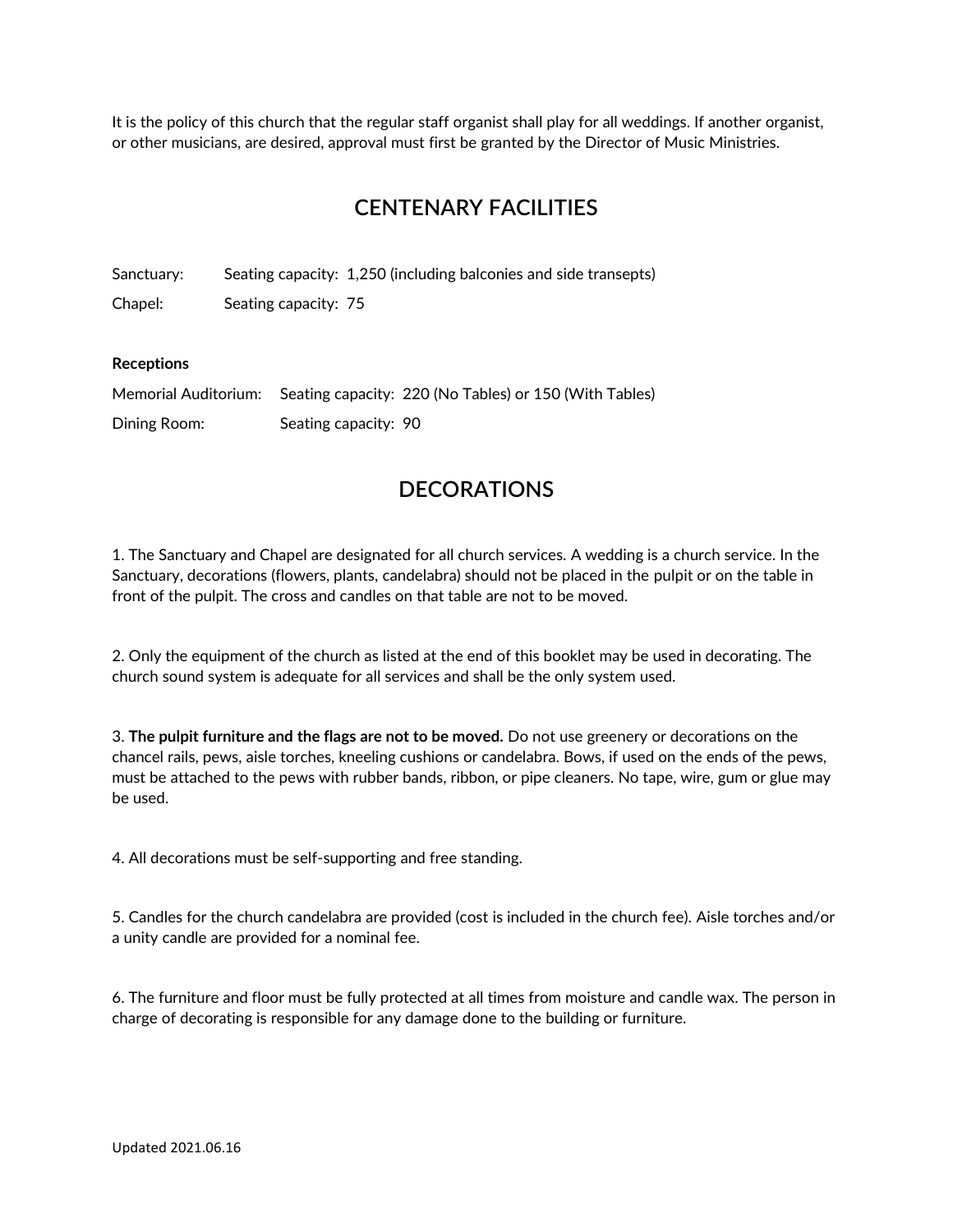7. Flowers may be left in the narthex for Sunday services - please discuss this with your director. Otherwise, all decorations must be removed from the building immediately after the wedding unless special permission is granted to postpone removal and cleaning until a later time.

8. A wedding kneeling cushion will be furnished by the church if desired.

9. There will be no weddings scheduled during December, the weeks of Palm Sunday and Easter, unless special approval has been received from the Senior Minister. In addition, there will be no weddings on the holiday weekends of Memorial Day, July 4<sup>th</sup>, Labor Day, Thanksgiving Day or New Year's Day.

10. Dimensions of Arrangements – Maximum height of arrangements should be 54" from the surface of the Communion table (approximately 7½ feet from floor). The depth of the arrangement should extend no more than 24" from the end of the Communion table.

## **PHOTOGRAPHS AND RECORDINGS**

**Photographers are prohibited in the Sanctuary or Chapel during the progress of the sacred ceremony. Cameras with flash attachments will not be allowed in the Sanctuary or the Chapel during the progress of the sacred ceremony.** Time exposures from the rear balcony in the Sanctuary are acceptable during the ceremony. Time exposures in the Chapel are not allowed as they are very noisy due to close proximity to guests. Photographs may be made in the Narthex of the Sanctuary and outside the Chapel preceding the ceremony; the wedding party may return to the chancel area after the ceremony for pictures, keeping in mind that the photographs are being taken in a place of worship. Do not hesitate to ask your wedding director about taking pictures before the service. Your photographer should provide their own cables.

In addition to the use of photography, video recording of the service is possible. The videographer shall follow the same policies of decorum as those for photographers. Additional lights will not be allowed in the Sanctuary or Chapel. The videographer may record from either the rear balcony or from the transept balconies, in which the camera must be located in the front row and against the North wall (away from the chancel). Receptacles for power and sound feed from the house system are installed at both locations. Video recording from the choir area **must** be unmanned, unobtrusive, and the videographer and the equipment **must be approved by the church in advance of the rehearsal and wedding**. This should be discussed with the officiating minister and wedding directors at least one month prior to the wedding event.

All cameras must remain stationary. There should be no moving around by the photographers or videographers.

Audio recordings of the ceremony in the Sanctuary may be made through arrangements with the wedding directors. This is not available for weddings in the Chapel.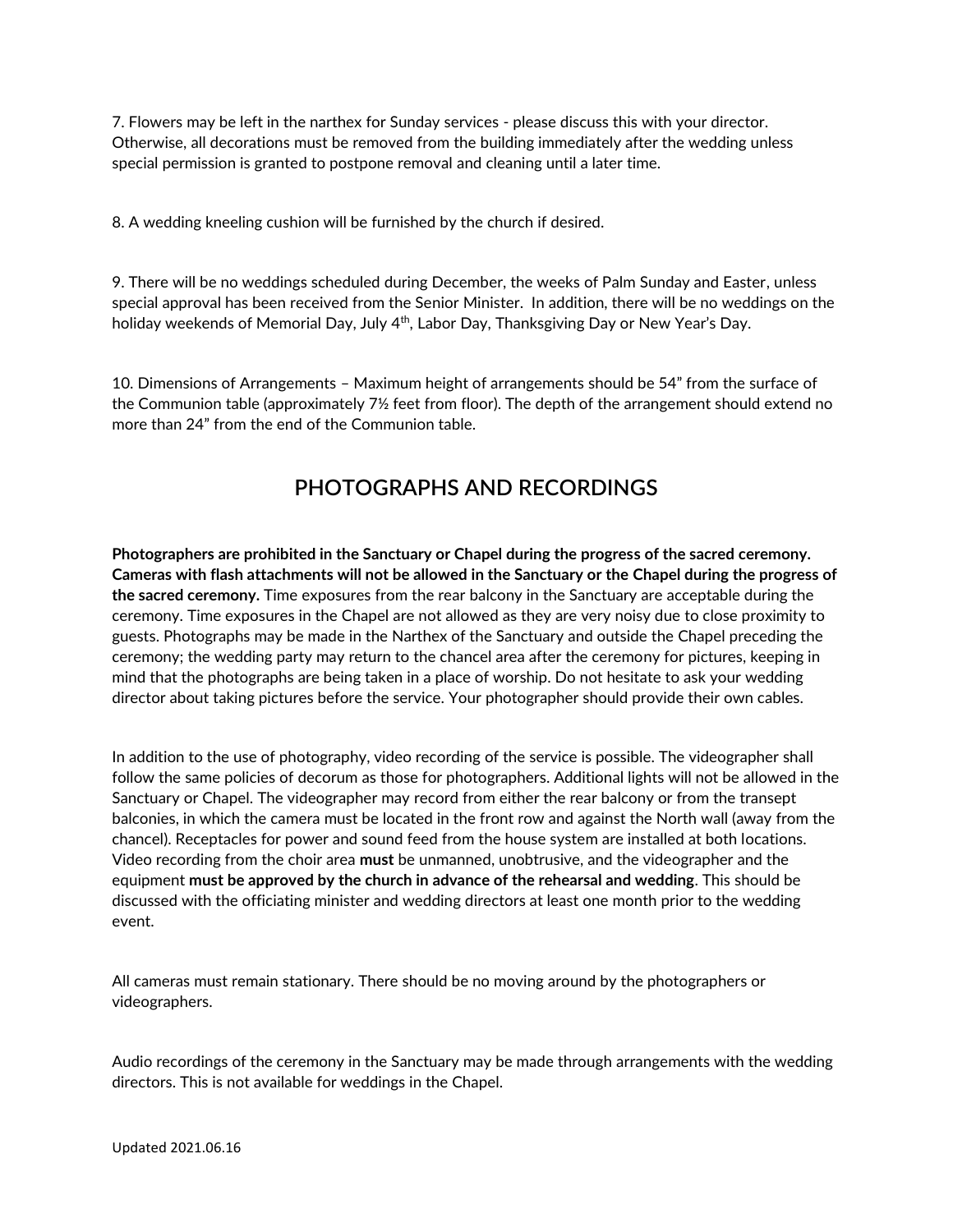## **MISCELLANEOUS**

1. Members of the wedding party are expected to act in accordance with the sacredness of the event.

2. ABSOLUTELY NO ALCOHOL OF ANY KIND IS PERMITTED IN THE CHURCH OR ON CHURCH PREMISES.

3. Centenary is a smoke-free facility.

4. No rice, confetti, flower petals, or bird seed may be thrown inside any part of the church building or on the grounds.

5. It is the responsibility of the persons making arrangements for the wedding to see that all members of the wedding party are informed concerning the church's policies.

## **AVAILABLE EQUIPMENT**

Available equipment includes:

- six tall brass seven-branch candelabra
- silver altar candles
- brass altar candles
- unity candle
- large brass urns for floral arrangements
- medium brass urns for floral arrangements
- silver urns for floral arrangements
- bridal kneeling cushions
- aisle torches for single candles (center and side aisles)

## **CONCLUSION**

A wedding is very special to all involved and especially to the bride and groom. The planning frequently becomes complicated with details, and people sometimes lose touch with the joy of the event for which they are planning. This booklet is intended to be a guide to helping and even simplifying the planning of your wedding. It is based on years of experience of the present and former staff members of the church and of countless lay persons who have helped plan and execute weddings at Centenary. It is intended to assure that the theological and spiritual concerns of the church are met and to assist the couple in preparing for a beautiful and joyful worship celebration. The congregation, staff, and Wedding Committee want your wedding to be a rich and beautiful experience filled with memories which you will always treasure. If there are ways that we can help as you proceed with your plans, please do not hesitate to call (336.724.6311 ext. 1342).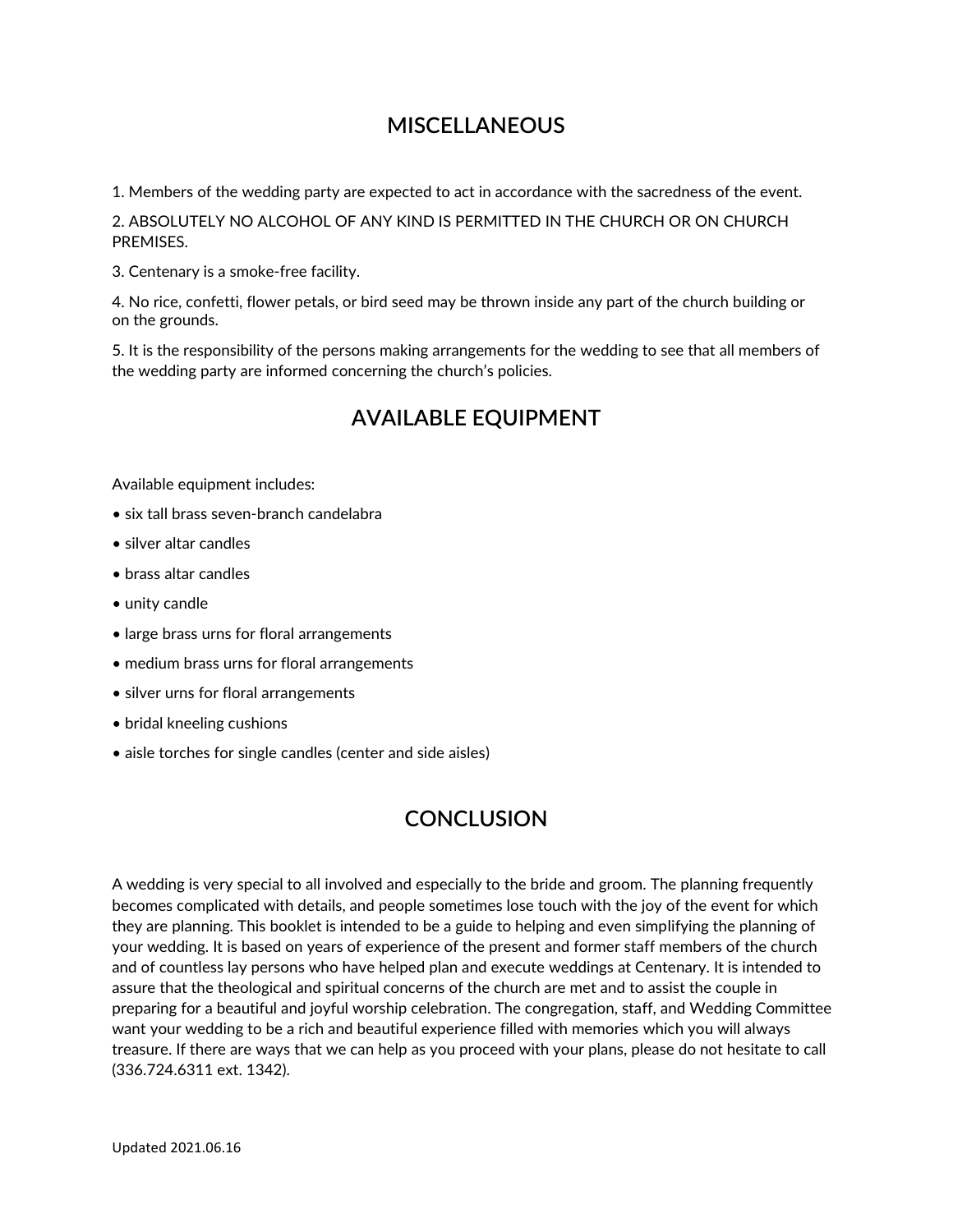## **Traditional Order of Worship for a Service of Marriage (Sample)**

PRELUDE PROCESSIONAL GREETING CHARGE TO THE COUPLE RESPONSE OF THE COUPLE GIVING OF THE BRIDE (at this point there may be readings, scripture lessons and/or a solo) EXCHANGE OF VOWS BLESSING OF RINGS EXCHANGE OF RINGS PRONOUNCEMENT OF MARRIAGE (at this point there may be a solo or lighting the unity candle) PRAYER OF BLESSING THE LORD'S PRAYER (this may be sung) BENEDICTION RECESSIONAL

### **Christian Marriage Suggested Scripture Lessons**

| Genesis 1:26-28, 31a                | The creation of man and woman  |
|-------------------------------------|--------------------------------|
| Song of Solomon 2:10-14, 16a, 8:6-7 | Love is strong as death        |
| Isaiah $43:1-7$                     | You are precious in God's eyes |
| Isaiah 55:10-13                     | You shall go out in joy.       |
| Isaiah 61:10-62:3                   | Rejoice in the Lord            |
| Isaiah $63:7-9$                     | The steadfast love of the Lord |
| Matthew 5:1-10                      | The Beatitudes                 |
| Matthew 7:21, 24-27                 | A house built upon a rock      |
| Matthew 22:35-40                    | Love, the greatest commandment |
| Mark 2:18-22                        | Joy in Christ as at a wedding  |
| Mark 10:42-45                       | True greatness                 |
| John 2:1-11                         | The marriage feast of Cana     |
| John 15:9-17                        | Remain in Christ's love        |
|                                     |                                |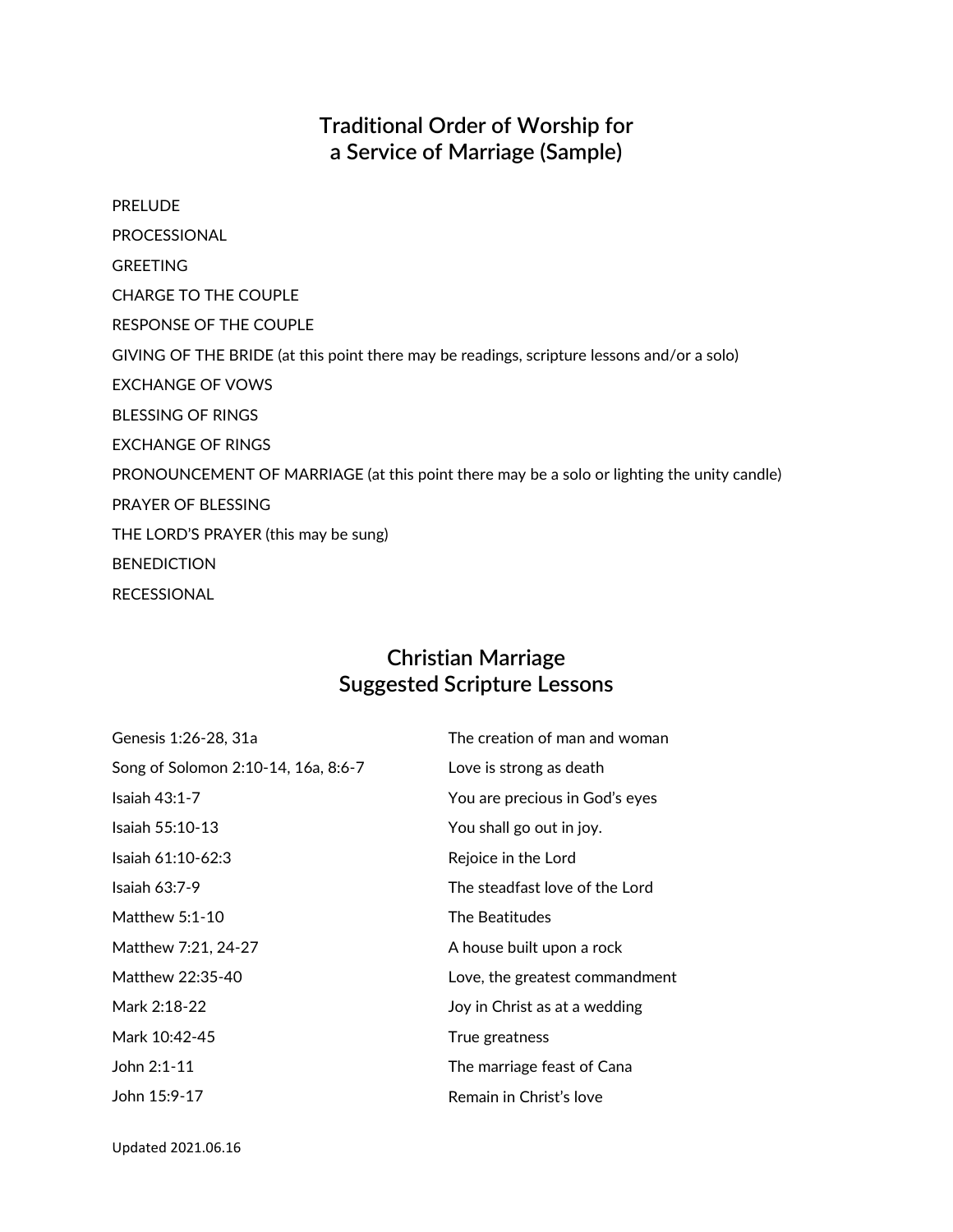| Romans 12:1-2, 9-18         | The life of a Christian         |
|-----------------------------|---------------------------------|
| 1 Corinthians 13            | The greatest of these is love   |
| 2 Corinthians 5:14-17       | In Christ we are a new creation |
| Ephesians 2:4-10            | God's love for us               |
| Ephesians 4:1-6             | Called to one hope              |
| Ephesians 4:25-5:2          | Members one of another          |
| Philippians 2:1-2           | The Christ-like spirit          |
| Philippians 4:4-9           | Rejoice in the Lord             |
| Colossians 3:12-17          | Live in love and thanksgiving   |
| 1 John 3:18-24              | Love one another                |
| 1 John 4:7-16               | God is love                     |
| Revelation 19:1, 5-9a       | The wedding feast of the Lamb   |
| United Methodist Hymnal 646 | Canticle of Love                |

### **Suggested Hymns from The United Methodist Hymnal**

- 642 As Man and Woman We Were Made
- 451 Be Thou My Vision
- 158 Come, Christians, Join to Sing
- 164 Come, My Way, My Truth, My Life
- 695 O Lord, May Church and Home Combine
- 647 Your Love, O God, Has Called Us Here

 O Perfect Love The Gift of Love The King of Love My Shepherd Is When Love is Found Where Charity and Love Prevail

The staff ministerial person must be confirmed before your wedding can be confirmed on the church calendar. In addition, the member or non-member fee, acknowledgement of Centenary United Methodist Church Rules and Regulations and the information sheet, **MUST BE SIGNED AND RETURNED** to Centenary's Business Office **before** your wedding date can be confirmed on the church calendar.